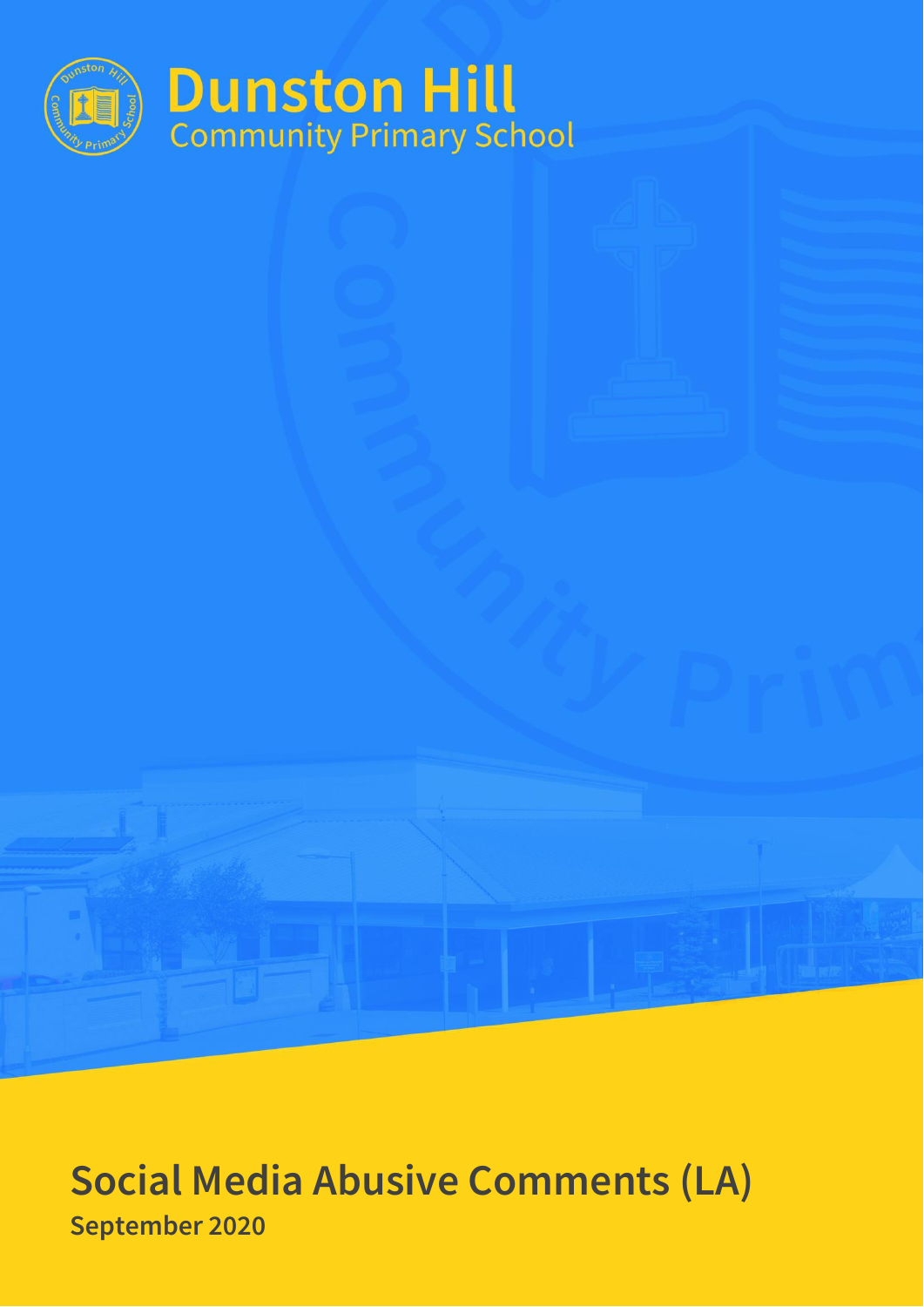### **DUNSTON HILL COMMUNITY PRIMARY SCHOOL**

### **SOCIAL MEDIA ABUSIVE COMMENTS GUIDANCE**

## **Introduction**

Social Media is defined as any kind of tool that is used for sharing information, including blogs, photo sharing, video sharing, face book, twitter, mobile phone applications, texting, digital TV services, and other such internet based programmes that allows an individual to post their views and opinions for others to read.

A school should be a safe place where relationships between staff, parents and visitors demonstrates a mutual respect and recognition of shared responsibility for pupils' welfare and educational progress. However there are increasing examples of incidents whereby parents/carers and other individuals are posting content/comment on social media sites regarding the school, its staff and sometimes other parents and pupils which extends beyond the normal expressions of opinion, are often unwarranted and may be offensive, defamatory and in some cases threatening.

## **Inappropriate content**

For the avoidance of doubt personal opinion, including criticism of schools or individuals and which may not always be constructive, does not necessarily constitute inappropriate content; likewise frustrated or angry comments. Such content may be hurtful to the individual and uncomplimentary about the school. There is little which can be done save to request the author of the opinion or the medium on which it is published to remove the content.

Inappropriate content can cover a broad spectrum including abusive, defamatory and offensive comments. Such content may include use of derogatory names, profane, threatening or intimidating language, coercion and blaming others for mistakes they did not make. It may also include offensive content such as racist or homophobic remarks (and other discriminatory comments) and harassment.

Sometimes more extreme inappropriate content should be reported to the Police. This may include:

- Threats of violence or assault
- Harassment and intimidation over a period of time including persistent personal insults or threats, abusive emails or text messages (one incident is not normally enough to for prosecution)
- Anything involving "hate crimes" or inciting others to target individuals of a specific social group.

A defamatory statement is one that tends to lower the offended party in the estimation of right-thinking members of society generally. Usually a person making a defamation claim is primarily concerned with the injury to his/her reputation. Mere insults or "vulgar abuse" are not defamatory. To be actionable, the statement must actually injure the offended party's reputation.

# **Responding to Inappropriate Content/Comments**

Inappropriate content/comments can fall broadly in to one of the categories set out above and the appropriate response should be used.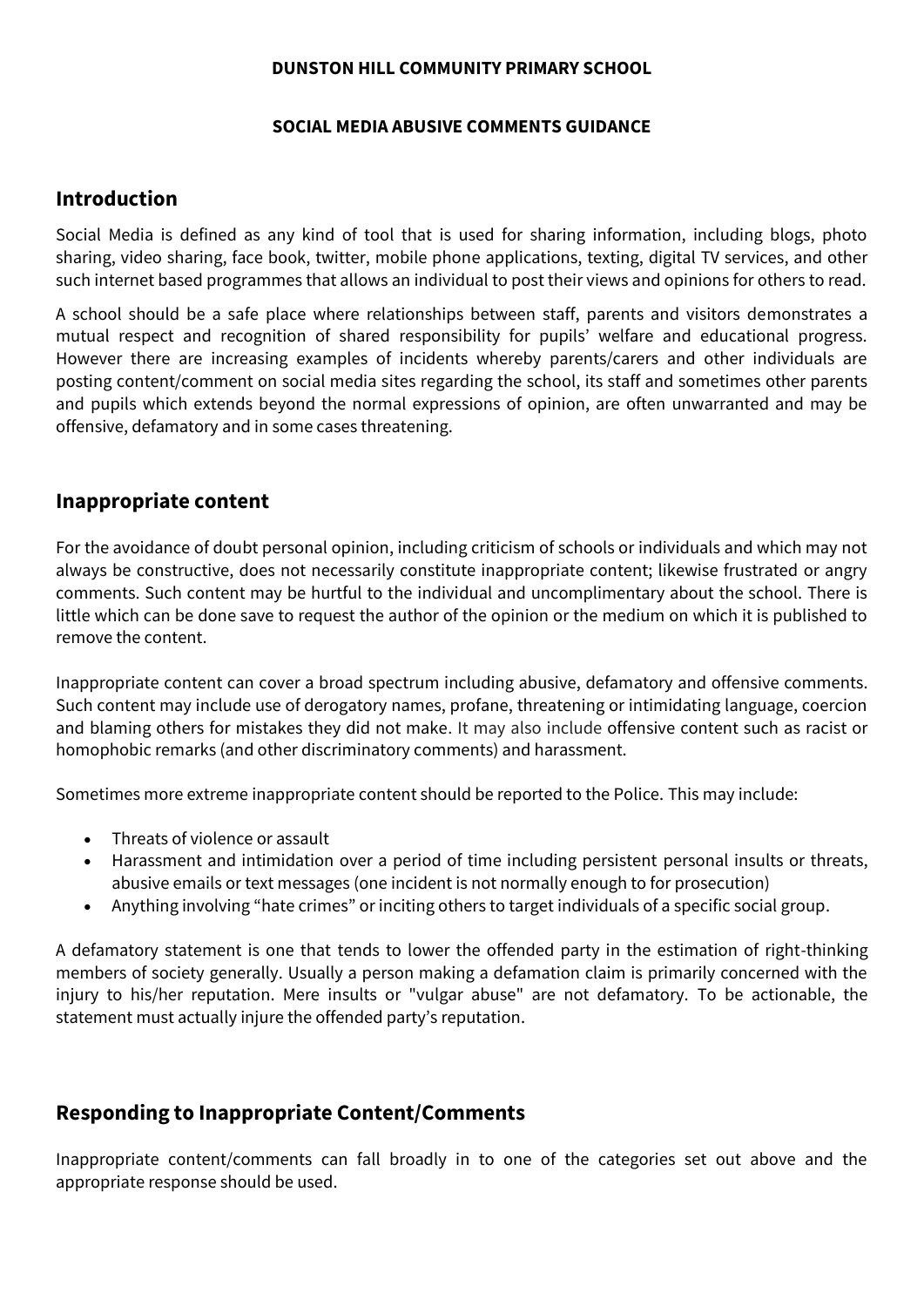As indicated, opinion based content could be responded to by inviting the author to discuss the content and the causative issues in a constructive manner. It should be emphasised that this approach is more likely to resolve any issues between the author and the offended party. A request may be made to the author for the content/comment to be removed from the site using the letter attached at Appendix 1. It may also be possible to contact the relevant website seeking removal of the offending content.

Should content/comment be considered by the offended party to be defamatory, it is open to that party to respond appropriately. This may in the first instance include communication confirming the defamatory nature of the comment and requesting that the offending content be removed from the host site. In the absence of compliance and in more extreme cases the offended party may take legal advice on the merits of a legal claim. Whilst it may have the desired effect in some cases, Schools and individuals should exercise caution in threatening such action where there is no intention to enforce the threat. (See letter attached at Appendix 2).

It should be noted that legal authority dictates a local authority/public body is not empowered under common law bring defamation proceedings. This is to avoid the stifling of public opinion which would be contrary to the public interest. The local authority cannot therefore commence defamation proceedings on behalf of an employee. The offended employee may, however, seek independent legal advice and if appropriate commence legal action.

Threatening content/comment is that which is intimidating and/or abusive causing the recipient to believe that he/she is at risk of actual harm. This may arise for example from an inflammatory meeting or exchange. Where relevant content induces a genuine belief in the recipient that they are likely to suffer violence or harm such matters should be reported to the police.

The School should also contact the offending party to confirm that such content/conduct will not be tolerated, that the police will be informed of the offending content/comment and, where a genuine threat of harm exists, that the offending party may be excluded from the school site. The latter may be subject to special arrangements with the Headteacher and will be reviewed on a regular basis (letter attached at Appendix 3). Obviously any communication should request that the offending content be deleted and request. The School should also contact the host medium setting out the situation and requesting that the content be removed if not voluntarily removed by the offending party.

Instances of bullying, harassment or verbal abuse motivated due to the employee's [racial group](http://en.wikipedia.org/wiki/Race_(classification_of_humans))**,** [religion](http://en.wikipedia.org/wiki/Religion)**,**  [sexual orientation](http://en.wikipedia.org/wiki/Sexual_orientation)**,** [ethnicity](http://en.wikipedia.org/wiki/Ethnicity) or gender identity may on consideration of the circumstances be reportable to the police.

# **Employees and Governors use of Social Media**

Employees and Governors need to ensure that they exercise caution when using social media sites to ensure their personal use of social media cannot be deemed to be inappropriate. If they are already personal friends with some parents they should not enter into communication with parents/carers regarding pupils at the school. They should be mindful about how they respond to comments and other online content. In fastmoving social media spaces, it's easy to say something that may be regretted later – either because of a simple mistake (such as typing the wrong word in haste), or because of lack of judgement.

Employees and Governors are advised not to respond to new requests from parents of pupils or pupils to be "friends" on social media sites and should they become aware of comments made on any sites that may be deemed to be inappropriate comments about the school or issues within the school to report those comments on to the Headteacher.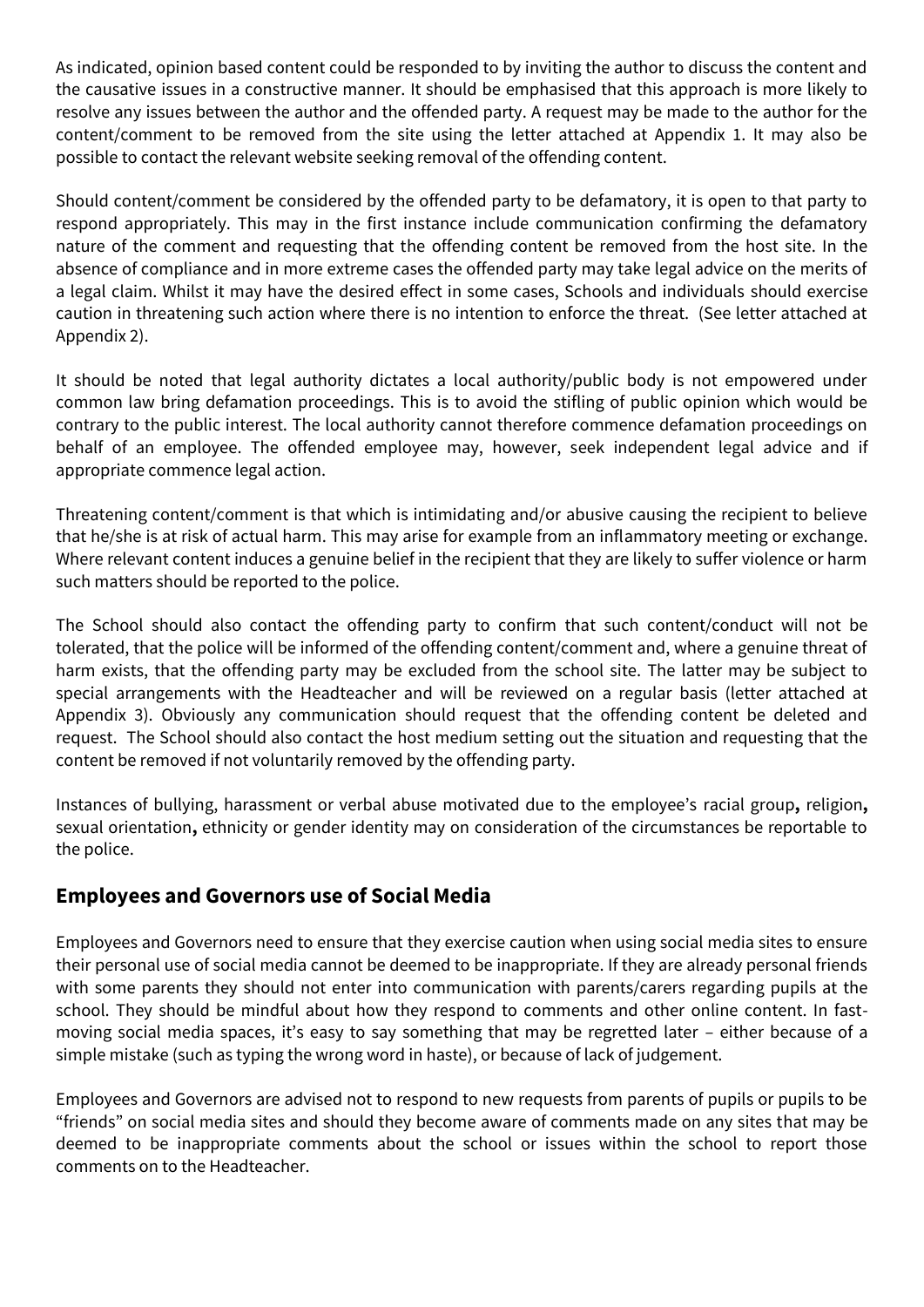# **Support**

Employees may be able to seek legal redress in respect of content/ comment that is considered to be defamatory; however, they will need to take independent legal advice on the merits of any action and other considerations such as benefits and cost of such action. . The law as currently interpreted prevents either the Council or the school, as public bodies, commencing proceedings.

In relation to the other types of inappropriate content/comment referred to earlier in this note, further guidance is available from HR and Legal Services where required. In the first instance, however, schools should adopt a common sense approach to dealing with social media issues.

Attached at appendix 4 is a letter that should be included in the school prospectus or sent to all parents to inform them of how the school views social media use and setting out its expectations on how concerns should be raised with the school in the first instance before resorting to social media.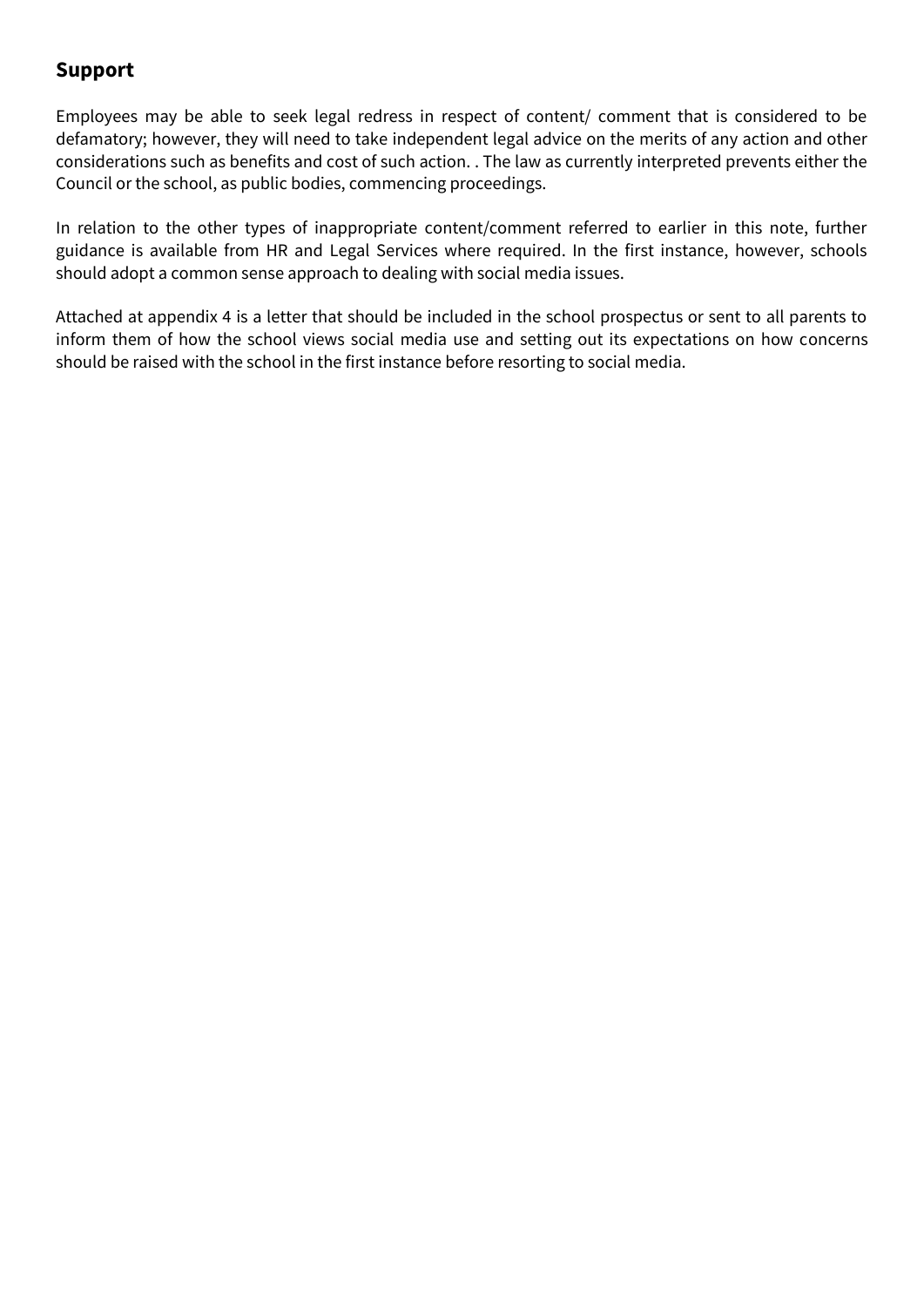## **Re: Your comments on Facebook**

In the **(autumn/spring/summer) term** I sent all parents a letter outlining the school's expectation with regard to the use of social media sites to comment on or about the school, its staff and its activities. Comments made by you [and others] on Facebook on **\*\*\***concerning the [school], [myself] [and school staff generally] have been brought to my attention. The school considers these to be inappropriate and offensive.

(set out the comments or extracts from)

The comments are unnecessarily critical/ derogatory to the person concerned/unfounded/ contain foul language/ (delete as appropriate) and are generally unpleasant.

The school considers the comments to be an inappropriate and unhelpful way of communicating any concerns or criticisms that you may have. If you feel that you would like to discuss the matter with me personally you can contact the school office to arrange an appointment. This more constructive approach is beneficial to all parties and is more likely to resolve the underlying concerns which have resulted in the criticism or comment.

You may not wish to discuss this with me personally; nonetheless, I would request that you remove the comments from your Facebook page. If the comments are not removed I will contact the Facebook website owners and request that they remove any inappropriate comments regarding the school and its staff.

I am sure that you will agree, a school should be a safe place where relationships between staff, parents and visitors demonstrates a mutual respect and recognition of shared responsibility for pupils' welfare and educational progress. Your comments [and those of other parents] serve only to undermine this ethos. In addition the school and the governors have a duty of care to both the children who attend and the staff who work there and no one should feel undervalued by personal comments made about their place of work.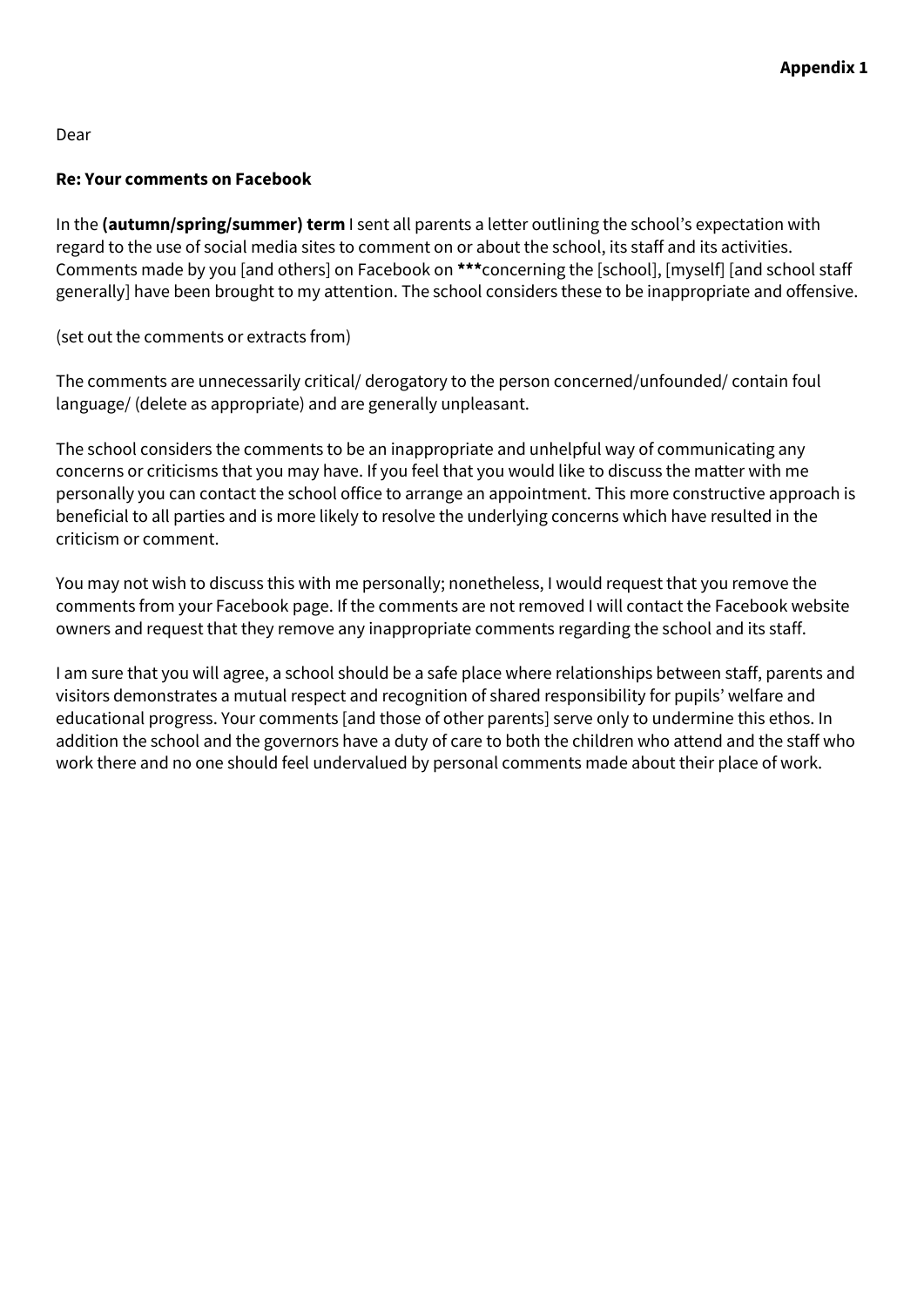## **Re: Your comments on Facebook**

In the **(autumn/spring/summer) term** I sent all parents a letter outlining the school's expectation with regard to the use of social media sites to comment on or about the school, its staff and its activities. Comments made by you [and others] on Facebook on **dd/mm/yy** concerning the [school], [myself] [and school staff generally] have been brought to my attention. The school considers these to be inappropriate.

## **(**set out extracts**)**

These comments are inaccurate/untrue/groundless/ and are potentially damaging to the reputation of the person concerned who is **(delete as appropriate)** is taking legal advice on a possible legal claim for damages under the Defamation Act 1996.

The school considers the comments to be an inappropriate and unhelpful way of communicating any concerns or criticisms that you may have. If you feel that you would like to discuss the matter with me personally you can contact the school office to arrange an appointment. This more constructive approach is beneficial to all parties and is more likely to resolve the underlying concerns which have resulted in the criticism or comment.

You may not wish to discuss this with me personally; nonetheless, I would request that you remove the comments from your Facebook page. If the comments are not removed I will contact the Facebook website owners and request that they remove any inappropriate comments regarding the school and its staff.

I am sure that you will agree, a school should be a safe place where relationships between staff, parents and visitors demonstrates a mutual respect and recognition of shared responsibility for pupils' welfare and educational progress. Your comments [and those of other parents] serve only to undermine this ethos. In addition the school and the governors have a duty of care to both the children who attend and the staff who work there and no one should feel undervalued by personal comments made about their place of work.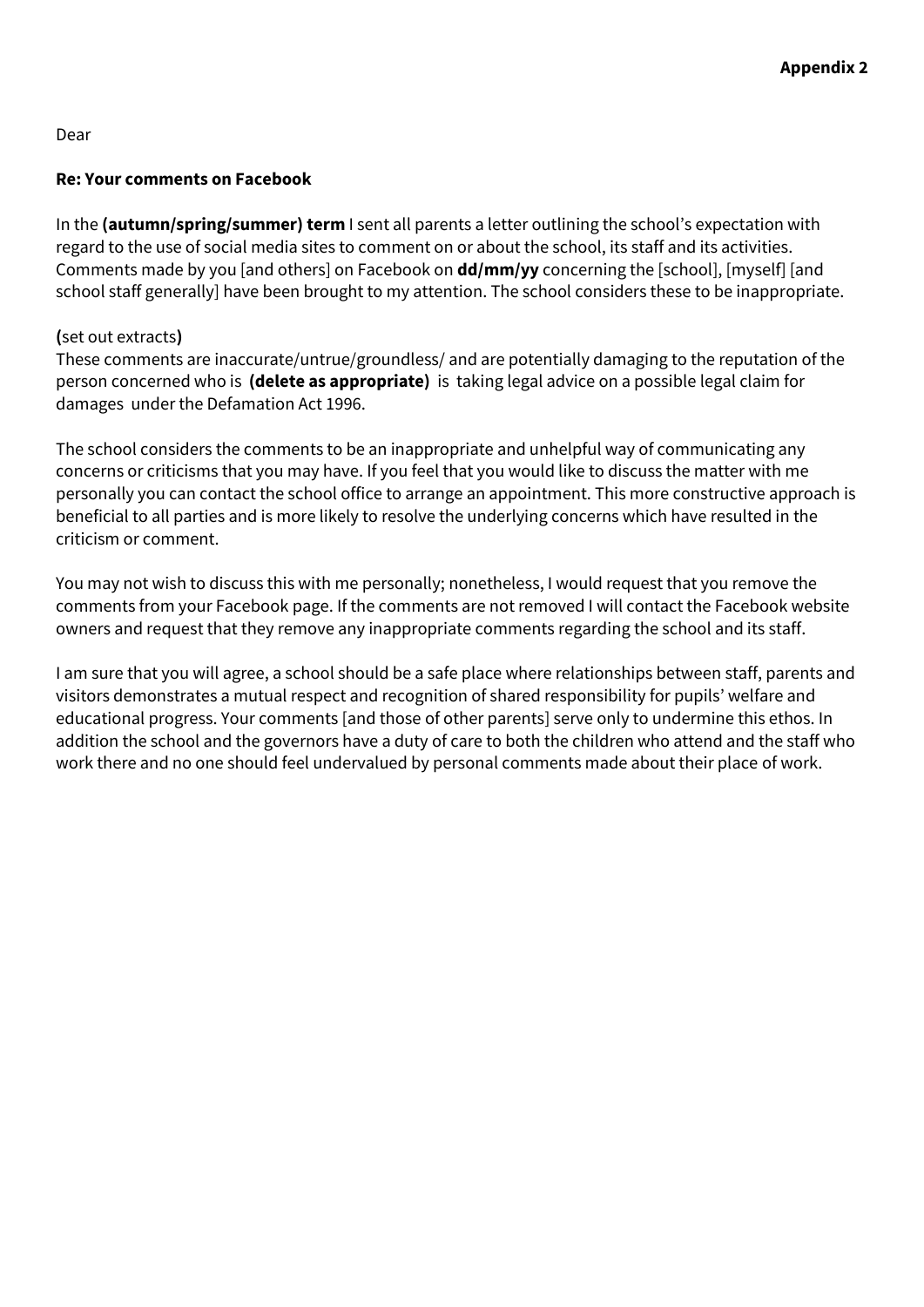## **Re: Your comments on Facebook**

In the **(autumn/spring/summer)** term I sent all parents a letter outlining the school's expectation with regard to the use of social media sites to comment on or about the school, its staff and its activities. Comments made by you [and others] on Facebook on **dd/mm/yy** concerning the [school], [myself] [and school staff generally] have been brought to my attention. The school considers these to be inappropriate.

## **(**set out extracts**)**

These comments are threatening, aggressive and taken in conjunction with your recent aggressive conduct towards (name of teacher) are intimidating. We are considering passing the comments on to Northumbria Police for further investigation.

I am also taking advice from the local authority as to whether your conduct and comments are of such a serious nature that you should be banned from the school site. If the School decides that you should be banned from the school site and you fail to comply with this ban you may be guilty of causing a nuisance or disturbance on educational premises which is a criminal offence under Section 547 of the Education Act 1996 leading to a fine or criminal conviction.

If you feel that you would like to discuss the matter with me personally I am available on **(date)** when we can discuss your concerns. You can arrange an appointment by contacting the school office.

You may not wish to discuss this with me personally nonetheless I would request that you remove the comments from your Facebook page/ Twitter account. If the comments are not removed I will report the matter to the Facebook/Twitter support team and request that they remove any inappropriate comments regarding the school and its staff. This may also result in your Face Book page/Twitter account being disabled.

I am sure you will agree that a school should be a safe place where relationships between staff, parents and visitors demonstrate a mutual respect and recognition of shared responsibility for pupils' welfare and educational progress. Your comments [and those of other parents] serve only to undermine this ethos. In addition the school and the governors have a duty of care to both the children who attend and the staff who work there and no one should feel undervalued by personal comments made about their place of work.